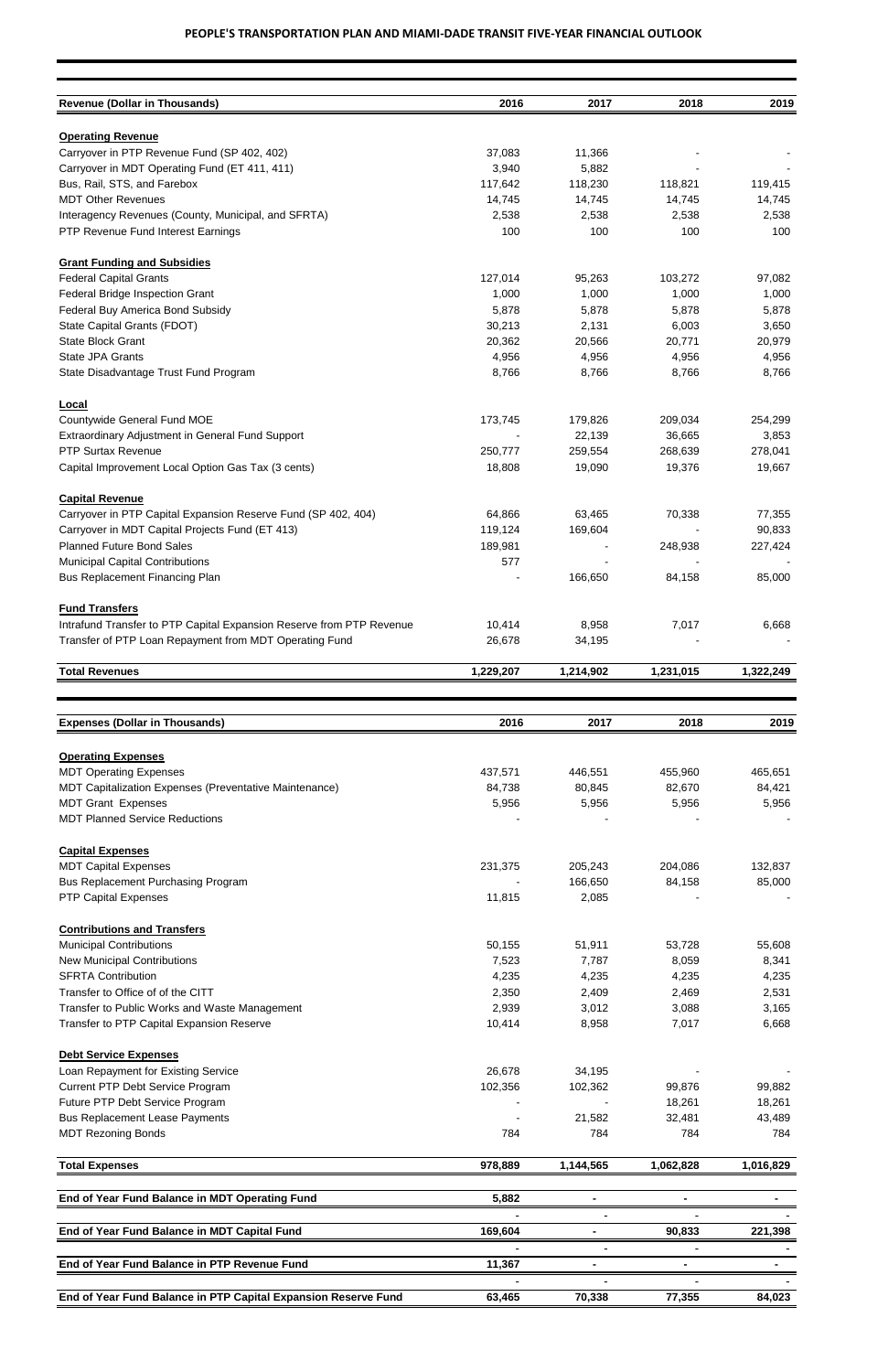| <b>Revenue (Dollar in Thousands)</b>                                 | 2020      | 2021      | 2022      | 2023      |
|----------------------------------------------------------------------|-----------|-----------|-----------|-----------|
|                                                                      |           |           |           |           |
| <b>Operating Revenue</b>                                             |           |           |           |           |
| Carryover in PTP Revenue Fund (SP 402, 402)                          |           |           |           | 4,095     |
| Carryover in MDT Operating Fund (ET 411, 411)                        |           |           |           |           |
| Bus, Rail, STS, and Farebox                                          | 128,040   | 128,680   | 129,324   | 129,970   |
| <b>MDT Other Revenues</b>                                            | 14,745    | 14,745    | 14,745    | 14,745    |
| Interagency Revenues (County, Municipal, and SFRTA)                  | 2,538     | 2,538     | 2,538     | 2,538     |
| PTP Revenue Fund Interest Earnings                                   | 100       | 100       | 100       | 100       |
| <b>Grant Funding and Subsidies</b>                                   |           |           |           |           |
| <b>Federal Capital Grants</b>                                        | 91,880    | 91,881    | 92,625    | 94,941    |
| Federal Bridge Inspection Grant                                      | 1,000     | 1,000     | 1,000     | 1,000     |
| Federal Buy America Bond Subsidy                                     | 5,878     | 5,878     | 5,829     | 5,660     |
| State Capital Grants (FDOT)                                          | 5,650     |           |           |           |
|                                                                      |           |           |           |           |
| <b>State Block Grant</b>                                             | 21,189    | 21,401    | 21,615    | 21,831    |
| <b>State JPA Grants</b>                                              | 4,956     | 4,956     | 4,956     | 4,956     |
| State Disadvantage Trust Fund Program                                | 8,766     | 8,766     | 8,766     | 8,766     |
| Local                                                                |           |           |           |           |
| Countywide General Fund MOE                                          | 267,188   | 290,004   | 311,793   | 322,706   |
| Extraordinary Adjustment in General Fund Support                     | 13,009    | 11,245    |           |           |
| <b>PTP Surtax Revenue</b>                                            | 287,772   | 297,844   | 308,269   | 319,058   |
| Capital Improvement Local Option Gas Tax (3 cents)                   | 19,962    | 20,261    | 20,565    | 20,873    |
| <b>Capital Revenue</b>                                               |           |           |           |           |
| Carryover in PTP Capital Expansion Reserve Fund (SP 402, 404)        | 84,023    | 88,548    | 92,227    | 96,739    |
|                                                                      |           |           |           |           |
| Carryover in MDT Capital Projects Fund (ET 413)                      | 221,398   | 155,149   | 105,025   | 42,641    |
| <b>Planned Future Bond Sales</b>                                     |           |           |           |           |
| <b>Municipal Capital Contributions</b>                               |           |           |           |           |
| Bus Replacement Financing Plan                                       | 85,850    |           |           |           |
| <b>Fund Transfers</b>                                                |           |           |           |           |
| Intrafund Transfer to PTP Capital Expansion Reserve from PTP Revenue | 4,525     | 3,679     | 4,512     | 5,377     |
| Transfer of PTP Loan Repayment from MDT Operating Fund               |           |           |           |           |
| <b>Total Revenues</b>                                                | 1,268,469 | 1,146,675 | 1,123,889 | 1,095,996 |
|                                                                      |           |           |           |           |
|                                                                      |           |           |           |           |
| <b>Expenses (Dollar in Thousands)</b>                                | 2020      | 2021      | 2022      | 2023      |
| <b>Operating Expenses</b>                                            |           |           |           |           |
| <b>MDT Operating Expenses</b>                                        | 479,058   | 492,951   | 507,354   | 522,294   |
| MDT Capitalization Expenses (Preventative Maintenance)               | 86,212    | 88,045    | 89,921    | 91,841    |
| <b>MDT Grant Expenses</b>                                            | 5,956     | 5,956     | 5,956     | 5,956     |
| <b>MDT Planned Service Reductions</b>                                |           |           |           |           |
|                                                                      |           |           |           |           |
| <b>Capital Expenses</b>                                              |           |           |           |           |
| <b>MDT Capital Expenses</b>                                          | 97,529    | 74,221    | 85,653    | 66,614    |
| <b>Bus Replacement Purchasing Program</b>                            | 85,850    |           |           |           |
| <b>PTP Capital Expenses</b>                                          |           |           |           |           |
| <b>Contributions and Transfers</b>                                   |           |           |           |           |
| <b>Municipal Contributions</b>                                       | 57,554    | 59,569    | 61,654    | 63,812    |
| <b>New Municipal Contributions</b>                                   | 8,633     | 8,935     | 9,248     | 9,572     |
| <b>SFRTA Contribution</b>                                            | 4,235     | 4,235     | 4,235     | 4,235     |
| Transfer to Office of of the CITT                                    | 2,594     | 2,659     | 2,725     | 2,793     |

| Transfer to Public Works and Waste Management                  | 1,000     | 1,025   | 1,051          | 1,077   |
|----------------------------------------------------------------|-----------|---------|----------------|---------|
| Transfer to PTP Capital Expansion Reserve                      | 4,525     | 3,679   | 4,512          | 5,377   |
| <b>Debt Service Expenses</b>                                   |           |         |                |         |
| Loan Repayment for Existing Service                            |           |         |                |         |
| <b>Current PTP Debt Service Program</b>                        | 99,888    | 99,890  | 99,845         | 99,664  |
| Future PTP Debt Service Program                                | 36,346    | 52,868  | 52,868         | 52,868  |
| <b>Bus Replacement Lease Payments</b>                          | 54,607    | 54,607  | 54,607         | 54,607  |
| <b>MDT Rezoning Bonds</b>                                      | 784       | 784     | 784            | 784     |
| <b>Total Expenses</b>                                          | 1,024,771 | 949,424 | 980,413        | 981,494 |
|                                                                |           |         |                |         |
| End of Year Fund Balance in MDT Operating Fund                 |           |         | $\blacksquare$ |         |
|                                                                |           |         |                |         |
| End of Year Fund Balance in MDT Capital Fund                   | 155,149   | 105,025 | 42,641         |         |
|                                                                |           |         |                |         |
| End of Year Fund Balance in PTP Revenue Fund                   |           |         | 4,094          | 12,387  |
|                                                                |           |         |                |         |
| End of Year Fund Balance in PTP Capital Expansion Reserve Fund | 88,548    | 92,227  | 96,739         | 102,116 |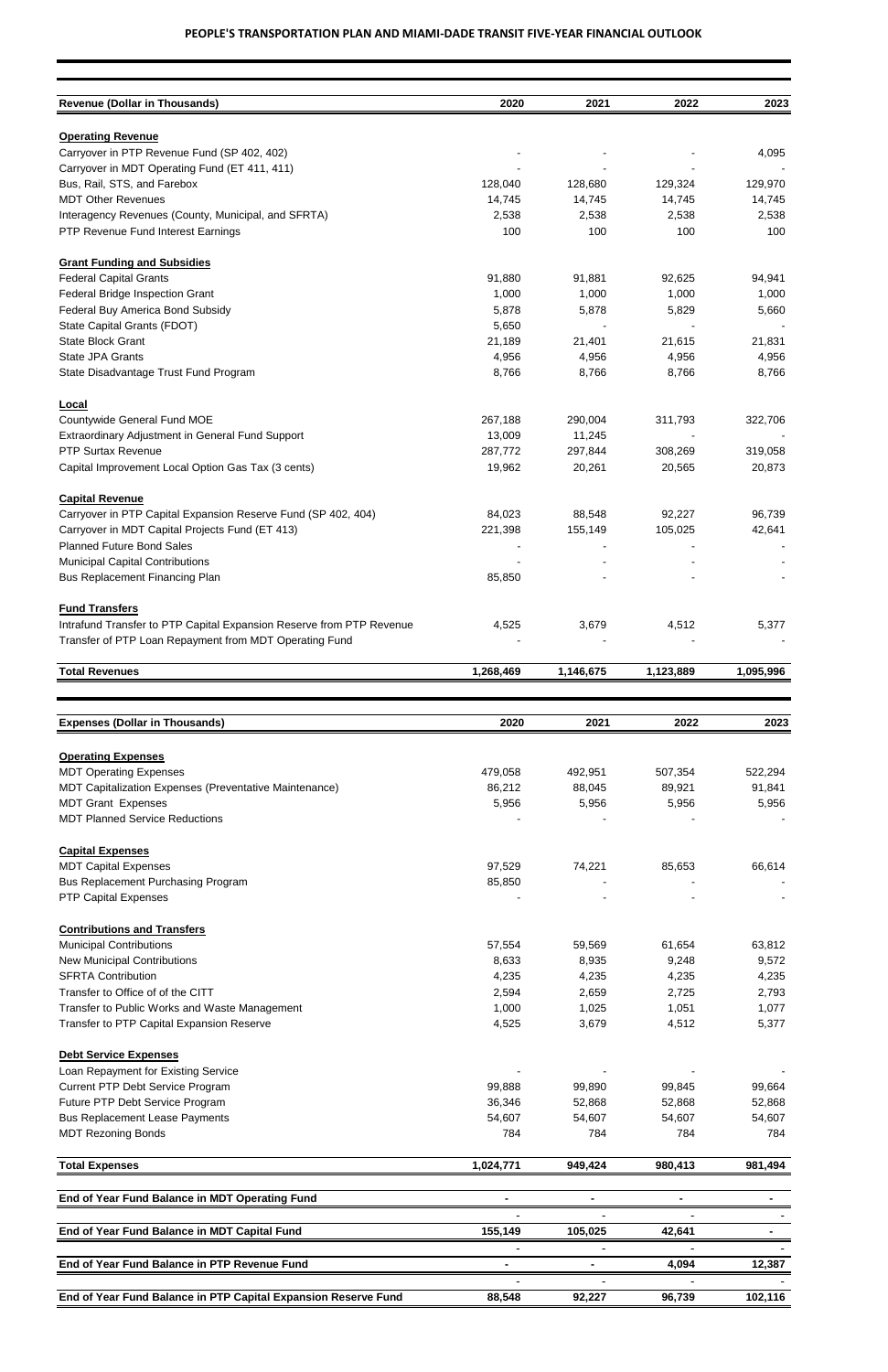| <b>Revenue (Dollar in Thousands)</b>                                                      | 2024      | 2025         | 2026         | 2027         |
|-------------------------------------------------------------------------------------------|-----------|--------------|--------------|--------------|
| <b>Operating Revenue</b>                                                                  |           |              |              |              |
| Carryover in PTP Revenue Fund (SP 402, 402)                                               | 12,387    | 24,959       | 49,275       | 52,557       |
| Carryover in MDT Operating Fund (ET 411, 411)                                             |           |              |              |              |
| Bus, Rail, STS, and Farebox                                                               | 130,620   | 138,653      | 139,346      | 140,043      |
| <b>MDT Other Revenues</b>                                                                 | 14,745    | 14,745       | 14,745       | 14,745       |
|                                                                                           | 2,538     |              |              |              |
| Interagency Revenues (County, Municipal, and SFRTA)<br>PTP Revenue Fund Interest Earnings | 100       | 2,538<br>100 | 2,538<br>100 | 2,538<br>100 |
| <b>Grant Funding and Subsidies</b>                                                        |           |              |              |              |
| <b>Federal Capital Grants</b>                                                             | 97,314    | 99,747       | 102,240      | 104,796      |
| Federal Bridge Inspection Grant                                                           | 1,000     | 1,000        | 1,000        | 1,000        |
| Federal Buy America Bond Subsidy                                                          | 5,483     | 5,299        | 5,099        | 4,892        |
| State Capital Grants (FDOT)                                                               |           |              |              |              |
| <b>State Block Grant</b>                                                                  | 22,049    | 22,270       | 22,492       | 22,717       |
| State JPA Grants                                                                          | 4,956     | 4,956        | 4,956        | 4,956        |
| State Disadvantage Trust Fund Program                                                     | 8,766     | 8,766        | 8,766        | 8,766        |
| <b>Local</b>                                                                              |           |              |              |              |
| Countywide General Fund MOE                                                               | 334,001   | 345,691      | 357,790      | 370,313      |
| Extraordinary Adjustment in General Fund Support                                          |           |              |              |              |
| <b>PTP Surtax Revenue</b>                                                                 | 330,225   | 341,783      | 353,746      | 366,127      |
| Capital Improvement Local Option Gas Tax (3 cents)                                        | 21,186    | 21,504       | 21,827       | 22,154       |
| <b>Capital Revenue</b>                                                                    |           |              |              |              |
| Carryover in PTP Capital Expansion Reserve Fund (SP 402, 404)                             | 102,116   | 108,388      | 115,587      | 120,912      |
| Carryover in MDT Capital Projects Fund (ET 413)                                           |           | 183,825      | 139,348      | 93,907       |
| <b>Planned Future Bond Sales</b>                                                          | 227,369   |              |              |              |
| <b>Municipal Capital Contributions</b>                                                    |           |              |              |              |
| Bus Replacement Financing Plan                                                            |           |              | 91,131       | 92,043       |
| <b>Fund Transfers</b>                                                                     |           |              |              |              |
| Intrafund Transfer to PTP Capital Expansion Reserve from PTP Revenue                      | 6,272     | 7,199        | 5,325        | 7,284        |
| Transfer of PTP Loan Repayment from MDT Operating Fund                                    |           |              |              |              |
| <b>Total Revenues</b>                                                                     | 1,321,127 | 1,331,423    | 1,435,311    | 1,429,850    |
|                                                                                           |           |              |              |              |
| <b>Expenses (Dollar in Thousands)</b>                                                     | 2024      | 2025         | 2026         | 2027         |
| <b>Operating Expenses</b>                                                                 |           |              |              |              |
| <b>MDT Operating Expenses</b>                                                             | 537,799   | 553,897      | 570,621      | 588,005      |
| MDT Capitalization Expenses (Preventative Maintenance)                                    | 93,806    | 95,818       | 97,876       | 99,982       |
| <b>MDT Grant Expenses</b>                                                                 | 5,956     | 5,956        | 5,956        | 5,956        |
| <b>MDT Planned Service Reductions</b>                                                     |           |              |              |              |
| <b>Capital Expenses</b>                                                                   |           |              |              |              |
| <b>MDT Capital Expenses</b>                                                               | 68,238    | 69,910       | 71,632       | 73,406       |
| <b>Bus Replacement Purchasing Program</b>                                                 |           |              | 91,131       | 92,043       |
| <b>PTP Capital Expenses</b>                                                               |           |              |              |              |
| <b>Contributions and Transfers</b>                                                        |           |              |              |              |
| <b>Municipal Contributions</b>                                                            | 66,045    | 68,357       | 70,749       | 73,225       |
| <b>New Municipal Contributions</b>                                                        | 9,907     | 10,253       | 10,612       | 10,984       |
| <b>SFRTA Contribution</b>                                                                 | 4,235     | 4,235        | 4,235        | 4,235        |
| Transfer to Office of of the CITT                                                         | 2,863     | 2,935        | 3,008        | 3,083        |
|                                                                                           |           |              |              |              |

| Transfer to Public Works and Waste Management  | 1,104     | 1,131     | 1,160     | 1,189     |
|------------------------------------------------|-----------|-----------|-----------|-----------|
| Transfer to PTP Capital Expansion Reserve      | 6,272     | 7,199     | 5,325     | 7,284     |
| <b>Debt Service Expenses</b>                   |           |           |           |           |
|                                                |           |           |           |           |
| Loan Repayment for Existing Service            |           |           |           |           |
| <b>Current PTP Debt Service Program</b>        | 99,472    | 99,263    | 99,051    | 98,823    |
| Future PTP Debt Service Program                | 52,868    | 52,868    | 69,386    | 69,386    |
| <b>Bus Replacement Lease Payments</b>          | 54,607    | 54,607    | 66,409    | 56,747    |
| <b>MDT Rezoning Bonds</b>                      | 784       | 784       | 784       | 784       |
| <b>Total Expenses</b>                          | 1,003,956 | 1,027,213 | 1,167,935 | 1,185,132 |
| End of Year Fund Balance in MDT Operating Fund |           |           |           |           |
|                                                |           |           |           |           |
|                                                |           |           |           |           |
| End of Year Fund Balance in MDT Capital Fund   | 183,825   | 139,348   | 93,907    | 47,469    |
|                                                |           |           |           |           |
| End of Year Fund Balance in PTP Revenue Fund   | 24,959    | 49,276    | 52,558    | 69,054    |
|                                                |           |           |           |           |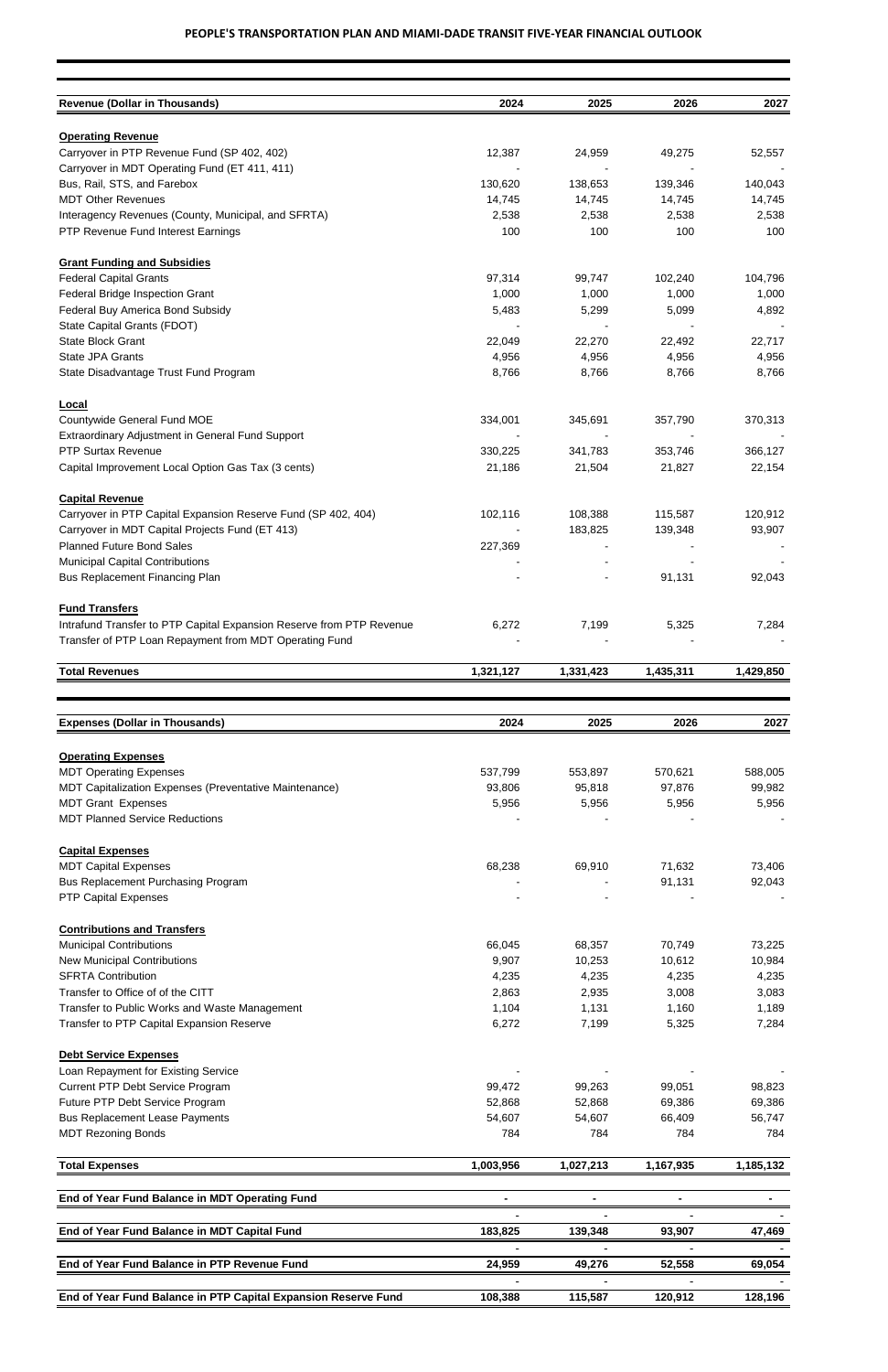| <b>Revenue (Dollar in Thousands)</b>                                 | 2028      | 2029      | 2030      | 2031      |
|----------------------------------------------------------------------|-----------|-----------|-----------|-----------|
|                                                                      |           |           |           |           |
| <b>Operating Revenue</b>                                             |           |           |           |           |
| Carryover in PTP Revenue Fund (SP 402, 402)                          | 69,054    | 89,089    | 112,686   | 146,068   |
| Carryover in MDT Operating Fund (ET 411, 411)                        |           |           |           |           |
| Bus, Rail, STS, and Farebox                                          | 140,743   | 141,447   | 148,905   | 149,650   |
| <b>MDT Other Revenues</b>                                            | 14,745    | 14,745    | 14,745    | 14,745    |
| Interagency Revenues (County, Municipal, and SFRTA)                  | 2,538     | 2,538     | 2,538     | 2,538     |
| PTP Revenue Fund Interest Earnings                                   | 100       | 100       | 100       | 100       |
| <b>Grant Funding and Subsidies</b>                                   |           |           |           |           |
| <b>Federal Capital Grants</b>                                        | 107,415   | 110,100   | 112,853   | 115,674   |
| Federal Bridge Inspection Grant                                      | 1,000     | 1,000     | 1,000     | 1,000     |
| Federal Buy America Bond Subsidy                                     | 4,677     | 4,452     | 4,218     | 3,970     |
| State Capital Grants (FDOT)                                          |           |           |           |           |
| <b>State Block Grant</b>                                             | 22,944    | 23,174    | 23,406    | 23,640    |
| State JPA Grants                                                     | 4,956     | 4,956     | 4,956     | 4,956     |
| State Disadvantage Trust Fund Program                                | 8,766     | 8,766     | 8,766     | 8,766     |
| Local                                                                |           |           |           |           |
| Countywide General Fund MOE                                          | 383,274   | 396,689   | 410,573   | 424,943   |
| <b>Extraordinary Adjustment in General Fund Support</b>              |           |           |           |           |
| <b>PTP Surtax Revenue</b>                                            | 378,941   | 392,204   | 405,931   | 420,139   |
| Capital Improvement Local Option Gas Tax (3 cents)                   | 22,486    | 22,823    | 23,165    | 23,512    |
| <b>Capital Revenue</b>                                               |           |           |           |           |
| Carryover in PTP Capital Expansion Reserve Fund (SP 402, 404)        | 128,196   | 136,393   | 145,538   | 155,667   |
| Carryover in MDT Capital Projects Fund (ET 413)                      | 47,469    |           | 205,538   | 155,901   |
| <b>Planned Future Bond Sales</b>                                     |           |           |           |           |
|                                                                      |           | 254,073   |           |           |
| <b>Municipal Capital Contributions</b>                               |           |           |           |           |
| <b>Bus Replacement Financing Plan</b>                                | 92,963    | 93,893    | 94,832    |           |
| <b>Fund Transfers</b>                                                |           |           |           |           |
| Intrafund Transfer to PTP Capital Expansion Reserve from PTP Revenue | 8,197     | 9,145     | 10,129    | 9,422     |
| Transfer of PTP Loan Repayment from MDT Operating Fund               |           |           |           |           |
| <b>Total Revenues</b>                                                | 1,438,464 | 1,705,587 | 1,729,879 | 1,660,691 |
|                                                                      |           |           |           |           |
| <b>Expenses (Dollar in Thousands)</b>                                | 2028      | 2029      | 2030      | 2031      |
| <b>Operating Expenses</b>                                            |           |           |           |           |
| <b>MDT Operating Expenses</b>                                        | 606,083   | 624,896   | 644,484   | 664,891   |
| MDT Capitalization Expenses (Preventative Maintenance)               | 102,137   | 104,343   | 106,601   | 108,912   |
| <b>MDT Grant Expenses</b>                                            | 5,956     | 5,956     | 5,956     | 5,956     |
| <b>MDT Planned Service Reductions</b>                                |           |           |           |           |
|                                                                      |           |           |           |           |
| <b>Capital Expenses</b>                                              |           |           |           |           |
| <b>MDT Capital Expenses</b>                                          | 75,233    | 77,115    | 79,054    | 81,051    |
| <b>Bus Replacement Purchasing Program</b>                            | 92,963    | 93,893    | 94,832    |           |
| <b>PTP Capital Expenses</b>                                          |           |           |           |           |
| <b>Contributions and Transfers</b>                                   |           |           |           |           |
| <b>Municipal Contributions</b>                                       | 75,788    | 78,441    | 81,186    | 84,028    |
| <b>New Municipal Contributions</b>                                   | 11,368    | 11,766    | 12,178    | 12,604    |
| <b>SFRTA Contribution</b>                                            | 4,235     | 4,235     | 4,235     | 4,235     |
| Transfer to Office of of the CITT                                    | 3,160     | 3,240     | 3,320     | 3,404     |

| Transfer to Public Works and Waste Management  | 1,218     | 1,249     | 1,280     | 1,312     |
|------------------------------------------------|-----------|-----------|-----------|-----------|
| Transfer to PTP Capital Expansion Reserve      | 8,197     | 9,145     | 10,129    | 9,422     |
|                                                |           |           |           |           |
| <b>Debt Service Expenses</b>                   |           |           |           |           |
| Loan Repayment for Existing Service            |           |           |           |           |
| <b>Current PTP Debt Service Program</b>        | 98,587    | 98,339    | 98,087    | 97,819    |
| Future PTP Debt Service Program                | 69,386    | 69,386    | 69,386    | 87,844    |
| <b>Bus Replacement Lease Payments</b>          | 57,887    | 59,038    | 60,202    | 60,202    |
| <b>MDT Rezoning Bonds</b>                      | 784       | 784       | 1,313     | 2,259     |
| <b>Total Expenses</b>                          | 1,212,982 | 1,241,826 | 1,272,243 | 1,223,939 |
| End of Year Fund Balance in MDT Operating Fund |           |           |           |           |
|                                                |           |           |           |           |
| End of Year Fund Balance in MDT Capital Fund   |           | 205,538   | 155,901   | 105,124   |
|                                                |           |           |           |           |
|                                                |           |           |           |           |
| End of Year Fund Balance in PTP Revenue Fund   | 89,089    | 112,685   | 146,069   | 166,538   |
|                                                |           |           |           |           |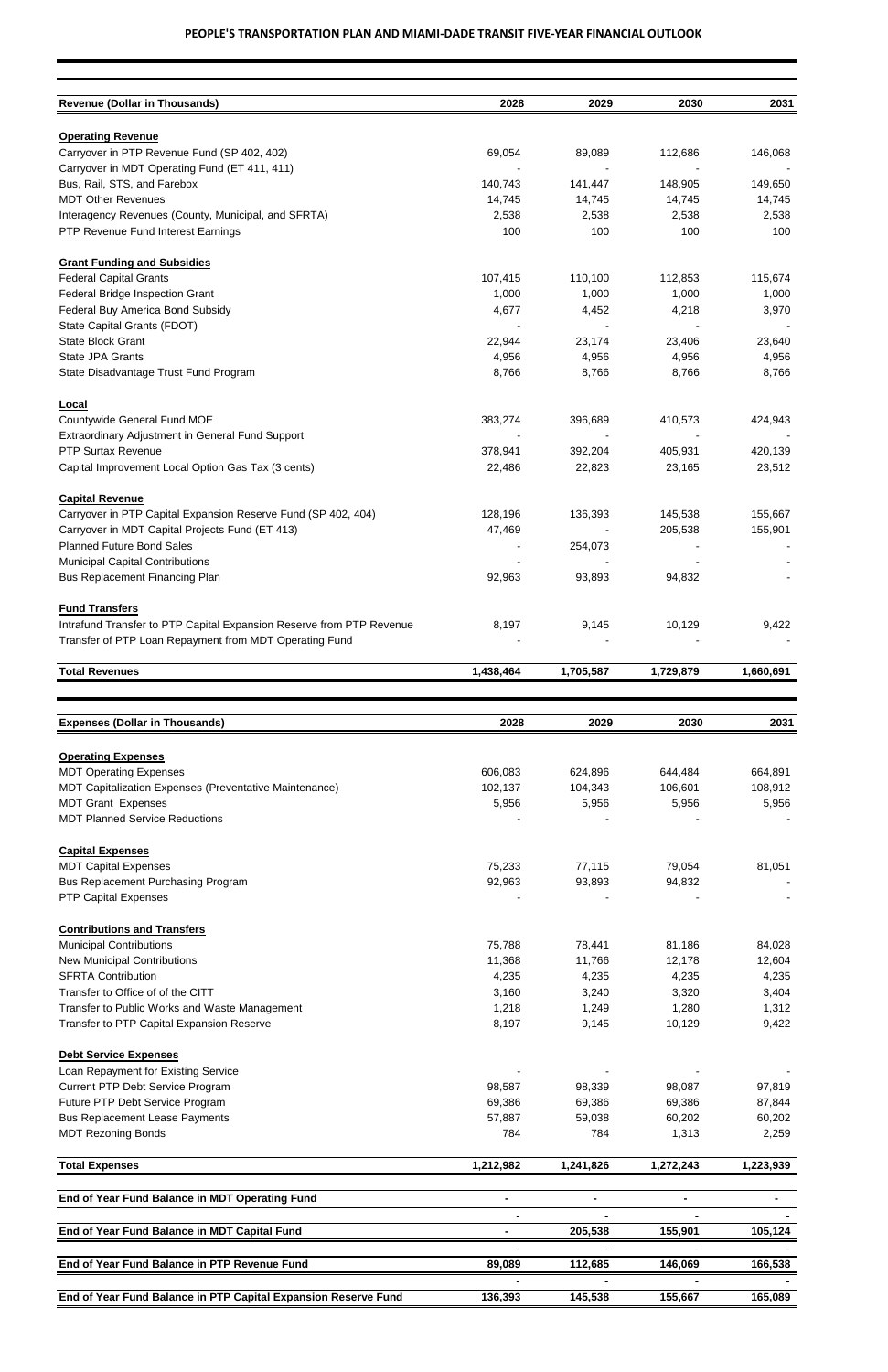| <b>Revenue (Dollar in Thousands)</b>                                 | 2032      | 2033      | 2034      | 2035      |
|----------------------------------------------------------------------|-----------|-----------|-----------|-----------|
|                                                                      |           |           |           |           |
| <b>Operating Revenue</b>                                             |           |           |           |           |
| Carryover in PTP Revenue Fund (SP 402, 402)                          | 166,539   | 191,650   | 221,365   | 261,724   |
| Carryover in MDT Operating Fund (ET 411, 411)                        |           |           |           |           |
| Bus, Rail, STS, and Farebox                                          | 150,398   | 151,150   | 158,015   | 158,805   |
| <b>MDT Other Revenues</b>                                            | 14,745    | 14,745    | 14,745    | 14,745    |
| Interagency Revenues (County, Municipal, and SFRTA)                  | 2,538     | 2,538     | 2,538     | 2,538     |
| PTP Revenue Fund Interest Earnings                                   | 100       | 100       | 100       | 100       |
| <b>Grant Funding and Subsidies</b>                                   |           |           |           |           |
| <b>Federal Capital Grants</b>                                        | 118,566   | 121,530   | 124,568   | 127,682   |
| Federal Bridge Inspection Grant                                      | 1,000     | 1,000     | 1,000     | 1,000     |
| Federal Buy America Bond Subsidy                                     | 3,712     | 3,444     | 3,161     | 2,867     |
| State Capital Grants (FDOT)                                          |           |           |           |           |
| <b>State Block Grant</b>                                             | 23,876    | 24,115    | 24,356    | 24,600    |
| <b>State JPA Grants</b>                                              | 4,956     | 4,956     | 4,956     | 4,956     |
| State Disadvantage Trust Fund Program                                | 8,766     | 8,766     | 8,766     | 8,766     |
|                                                                      |           |           |           |           |
| <b>Local</b>                                                         |           |           |           |           |
| Countywide General Fund MOE                                          | 439,816   | 455,210   | 471,142   | 487,632   |
| Extraordinary Adjustment in General Fund Support                     |           |           |           |           |
| <b>PTP Surtax Revenue</b>                                            | 434,844   | 450,063   | 465,816   | 482,119   |
| Capital Improvement Local Option Gas Tax (3 cents)                   | 23,865    | 24,223    | 24,586    | 24,955    |
| <b>Capital Revenue</b>                                               |           |           |           |           |
| Carryover in PTP Capital Expansion Reserve Fund (SP 402, 404)        | 165,089   | 175,690   | 187,511   | 200,595   |
| Carryover in MDT Capital Projects Fund (ET 413)                      | 105,124   | 53,171    |           | 231,171   |
| <b>Planned Future Bond Sales</b>                                     |           |           | 285,601   |           |
| <b>Municipal Capital Contributions</b>                               |           |           |           |           |
| <b>Bus Replacement Financing Plan</b>                                |           |           |           |           |
|                                                                      |           |           |           |           |
| <b>Fund Transfers</b>                                                |           |           |           |           |
| Intrafund Transfer to PTP Capital Expansion Reserve from PTP Revenue | 10,601    | 11,821    | 13,084    | 14,391    |
| Transfer of PTP Loan Repayment from MDT Operating Fund               |           |           |           |           |
| <b>Total Revenues</b>                                                | 1,674,535 | 1,694,172 | 2,011,310 | 2,048,646 |
|                                                                      |           |           |           |           |
| <b>Expenses (Dollar in Thousands)</b>                                | 2032      | 2033      | 2034      | 2035      |
|                                                                      |           |           |           |           |
| <b>Operating Expenses</b>                                            |           |           |           |           |
| <b>MDT Operating Expenses</b>                                        | 686,164   | 708,354   | 731,515   | 755,704   |
| MDT Capitalization Expenses (Preventative Maintenance)               | 111,277   | 113,699   | 116,177   | 118,713   |
| <b>MDT Grant Expenses</b>                                            | 5,956     | 5,956     | 5,956     | 5,956     |
| <b>MDT Planned Service Reductions</b>                                |           |           |           |           |
| <b>Capital Expenses</b>                                              |           |           |           |           |
| <b>MDT Capital Expenses</b>                                          | 83,107    | 85,225    | 87,407    | 89,654    |
| Bus Replacement Purchasing Program                                   |           |           |           |           |
| <b>PTP Capital Expenses</b>                                          |           |           |           |           |
|                                                                      |           |           |           |           |
| <b>Contributions and Transfers</b>                                   |           |           |           |           |
| <b>Municipal Contributions</b>                                       | 86,969    | 90,013    | 93,163    | 96,424    |
| <b>New Municipal Contributions</b>                                   | 13,045    | 13,502    | 13,974    | 14,464    |
| <b>SFRTA Contribution</b>                                            | 4,235     | 4,235     | 4,235     | 4,235     |
| Transfer to Office of of the CITT                                    | 3,489     | 3,576     | 3,665     | 3,757     |

| Transfer to Public Works and Waste Management                  | 1,345     | 1,379     | 1,413     | 1,448     |
|----------------------------------------------------------------|-----------|-----------|-----------|-----------|
| Transfer to PTP Capital Expansion Reserve                      | 10,601    | 11,821    | 13,084    | 14,391    |
| <b>Debt Service Expenses</b>                                   |           |           |           |           |
| Loan Repayment for Existing Service                            |           |           |           |           |
| <b>Current PTP Debt Service Program</b>                        | 97,533    | 97,234    | 96,928    | 96,606    |
| Future PTP Debt Service Program                                | 87,844    | 87,844    | 87,844    | 87,844    |
| <b>Bus Replacement Lease Payments</b>                          | 60,202    | 60,202    | 60,202    | 60,202    |
| <b>MDT Rezoning Bonds</b>                                      | 2,258     | 2,257     | 2,256     | 2,254     |
| <b>Total Expenses</b>                                          | 1,254,025 | 1,285,297 | 1,317,819 | 1,351,652 |
| End of Year Fund Balance in MDT Operating Fund                 |           |           |           |           |
|                                                                |           |           |           |           |
| End of Year Fund Balance in MDT Capital Fund                   | 53,171    |           | 231,171   | 175,441   |
|                                                                |           |           |           |           |
| End of Year Fund Balance in PTP Revenue Fund                   | 191,650   | 221,364   | 261,724   | 306,567   |
|                                                                |           |           |           |           |
| End of Year Fund Balance in PTP Capital Expansion Reserve Fund | 175,690   | 187,511   | 200,595   | 214,986   |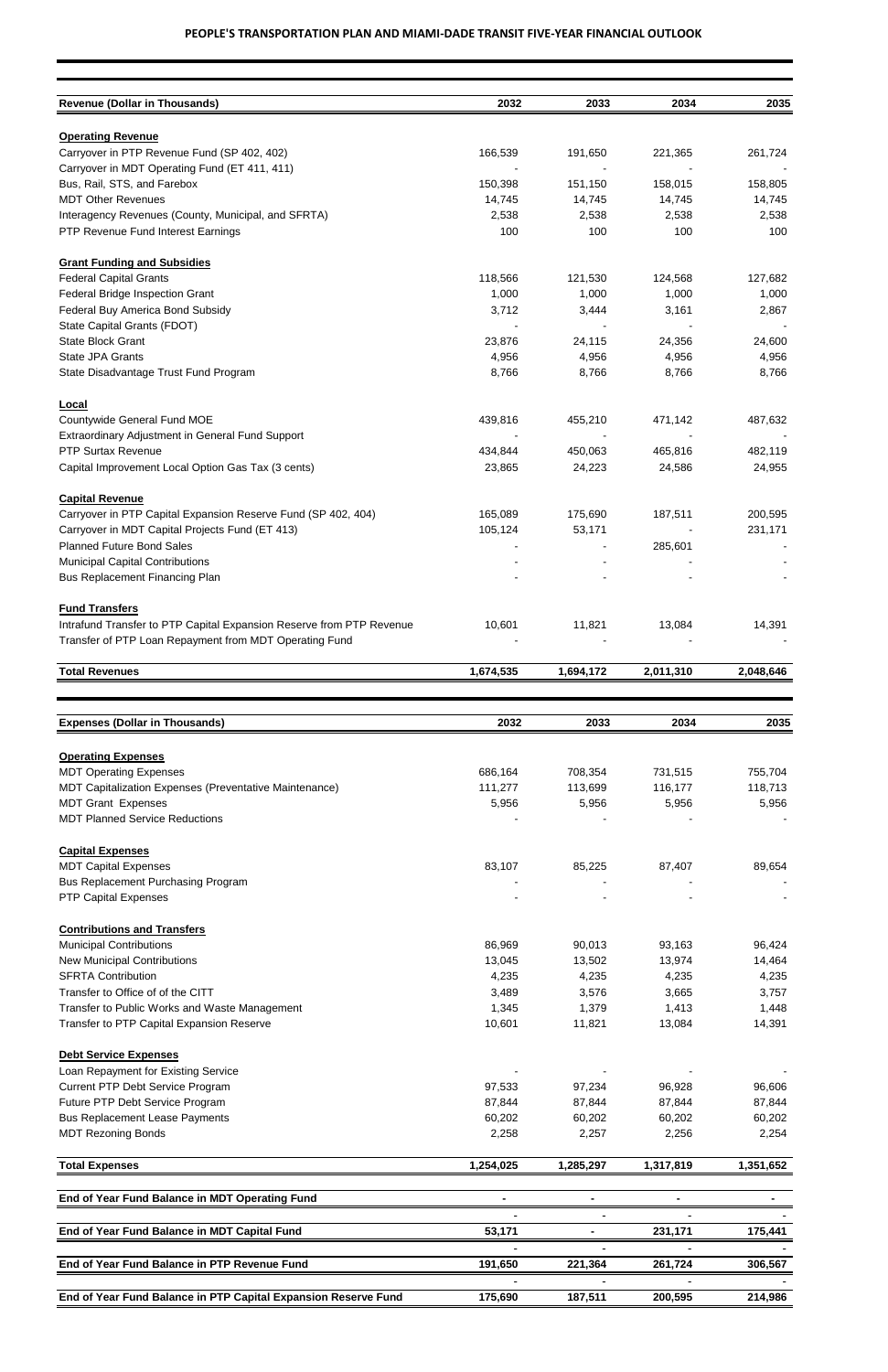| <b>Revenue (Dollar in Thousands)</b>                                    | 2036      | 2037      | 2038      | 2039      |
|-------------------------------------------------------------------------|-----------|-----------|-----------|-----------|
|                                                                         |           |           |           |           |
| <b>Operating Revenue</b><br>Carryover in PTP Revenue Fund (SP 402, 402) | 306,567   | 347,732   | 419,377   | 483,119   |
| Carryover in MDT Operating Fund (ET 411, 411)                           |           |           |           |           |
| Bus, Rail, STS, and Farebox                                             | 159,599   | 165,860   | 166,689   | 172,345   |
| <b>MDT Other Revenues</b>                                               | 14,745    | 14,745    | 14,745    | 14,745    |
| Interagency Revenues (County, Municipal, and SFRTA)                     | 2,538     | 2,538     | 2,538     | 2,538     |
| PTP Revenue Fund Interest Earnings                                      | 100       | 100       | 100       | 100       |
| <b>Grant Funding and Subsidies</b>                                      |           |           |           |           |
| <b>Federal Capital Grants</b>                                           | 130,874   | 134,145   | 137,499   | 140,936   |
| Federal Bridge Inspection Grant                                         | 1,000     | 1,000     | 1,000     | 1,000     |
| Federal Buy America Bond Subsidy                                        | 2,560     | 2,241     | 1,909     | 1,562     |
| State Capital Grants (FDOT)                                             |           |           |           |           |
| <b>State Block Grant</b>                                                | 24,846    | 25,094    | 25,345    | 25,598    |
| State JPA Grants                                                        | 4,956     | 4,956     | 4,956     | 4,956     |
| State Disadvantage Trust Fund Program                                   | 8,766     | 8,766     | 8,766     | 8,766     |
| <b>Local</b>                                                            |           |           |           |           |
| Countywide General Fund MOE                                             | 504,699   | 522,363   | 540,646   | 559,569   |
| Extraordinary Adjustment in General Fund Support                        |           |           |           |           |
| <b>PTP Surtax Revenue</b>                                               | 498,993   | 516,458   | 534,534   | 553,243   |
| Capital Improvement Local Option Gas Tax (3 cents)                      | 25,329    | 25,709    | 26,095    | 26,486    |
| <b>Capital Revenue</b>                                                  |           |           |           |           |
| Carryover in PTP Capital Expansion Reserve Fund (SP 402, 404)           | 214,986   | 229,836   | 248,397   | 267,077   |
| Carryover in MDT Capital Projects Fund (ET 413)                         | 175,441   | 118,366   | 59,901    |           |
| <b>Planned Future Bond Sales</b>                                        |           |           |           | 322,791   |
| <b>Municipal Capital Contributions</b>                                  |           |           |           |           |
| <b>Bus Replacement Financing Plan</b>                                   |           |           | 102,689   | 103,716   |
| <b>Fund Transfers</b>                                                   |           |           |           |           |
| Intrafund Transfer to PTP Capital Expansion Reserve from PTP Revenue    | 14,850    | 18,561    | 18,680    | 20,053    |
| Transfer of PTP Loan Repayment from MDT Operating Fund                  |           |           |           |           |
| <b>Total Revenues</b>                                                   | 2,090,849 | 2,138,470 | 2,313,866 | 2,708,600 |
|                                                                         |           |           |           |           |
| <b>Expenses (Dollar in Thousands)</b>                                   | 2036      | 2037      | 2038      | 2039      |
|                                                                         |           |           |           |           |
| <b>Operating Expenses</b>                                               |           |           |           |           |
| <b>MDT Operating Expenses</b>                                           | 780,984   | 807,421   | 835,087   | 864,057   |
| MDT Capitalization Expenses (Preventative Maintenance)                  | 121,309   | 123,966   | 126,686   | 129,469   |
| <b>MDT Grant Expenses</b>                                               | 5,956     | 5,956     | 5,956     | 5,956     |
| <b>MDT Planned Service Reductions</b>                                   |           |           |           |           |
| <b>Capital Expenses</b>                                                 |           |           |           |           |
| <b>MDT Capital Expenses</b>                                             | 91,969    | 94,353    | 96,809    | 99,338    |
| <b>Bus Replacement Purchasing Program</b>                               |           |           | 102,689   | 103,716   |
| <b>PTP Capital Expenses</b>                                             |           |           |           |           |
| <b>Contributions and Transfers</b>                                      |           |           |           |           |
| <b>Municipal Contributions</b>                                          | 99,799    | 103,292   | 106,907   | 110,649   |
| <b>New Municipal Contributions</b>                                      | 14,970    | 15,494    | 16,036    | 16,597    |
| <b>SFRTA Contribution</b>                                               | 4,235     | 4,235     | 4,235     | 4,235     |
| Transfer to Office of of the CITT                                       | 3,851     | 3,947     | 4,046     | 4,147     |

| Transfer to Public Works and Waste Management  | 1,485     | 1,522     | 1,560     | 1,599     |
|------------------------------------------------|-----------|-----------|-----------|-----------|
| Transfer to PTP Capital Expansion Reserve      | 14,850    | 18,561    | 18,680    | 20,053    |
| <b>Debt Service Expenses</b>                   |           |           |           |           |
| Loan Repayment for Existing Service            |           |           |           |           |
| Current PTP Debt Service Program               | 96,264    | 96,765    | 96,400    | 96,024    |
| Future PTP Debt Service Program                | 108,593   | 108,593   | 108,593   | 108,593   |
| <b>Bus Replacement Lease Payments</b>          | 48,400    | 24,441    | 37,739    | 39,012    |
| <b>MDT Rezoning Bonds</b>                      | 2,251     | 2,250     | 2,248     | 2,248     |
| <b>Total Expenses</b>                          | 1,394,916 | 1,410,796 | 1,563,671 | 1,605,693 |
| End of Year Fund Balance in MDT Operating Fund |           |           |           |           |
|                                                |           |           |           |           |
| End of Year Fund Balance in MDT Capital Fund   | 118,366   | 59,901    |           | 261,406   |
|                                                |           |           |           |           |
|                                                |           |           |           |           |
| End of Year Fund Balance in PTP Revenue Fund   | 347,731   | 419,377   | 483,119   | 554,370   |
|                                                |           |           |           |           |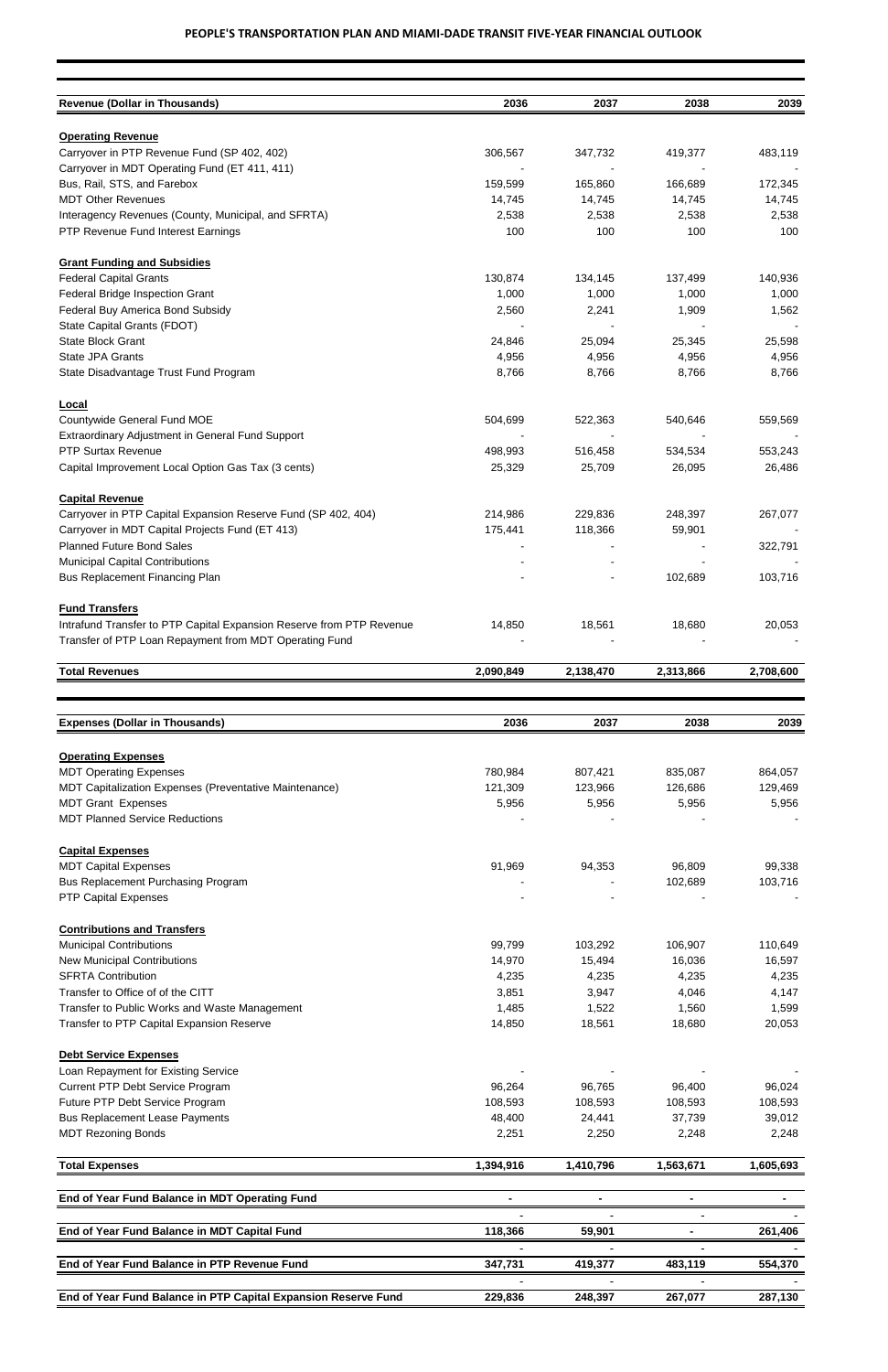| <b>Revenue (Dollar in Thousands)</b>                                 | 2040      | 2041      | 2042      | 2043      |
|----------------------------------------------------------------------|-----------|-----------|-----------|-----------|
|                                                                      |           |           |           |           |
| <b>Operating Revenue</b>                                             |           |           |           |           |
| Carryover in PTP Revenue Fund (SP 402, 402)                          | 554,371   | 628,132   | 673,995   | 714,498   |
| Carryover in MDT Operating Fund (ET 411, 411)                        |           |           |           |           |
| Bus, Rail, STS, and Farebox                                          | 173,206   | 174,073   | 179,179   | 180,075   |
| <b>MDT Other Revenues</b>                                            | 14,745    | 14,745    | 14,745    | 14,745    |
| Interagency Revenues (County, Municipal, and SFRTA)                  | 2,538     | 2,538     | 2,538     | 2,538     |
| PTP Revenue Fund Interest Earnings                                   | 100       | 100       | 100       | 100       |
| <b>Grant Funding and Subsidies</b>                                   |           |           |           |           |
| <b>Federal Capital Grants</b>                                        | 144,459   | 148,070   | 151,771   | 155,565   |
| Federal Bridge Inspection Grant                                      | 1,000     | 1,000     | 1,000     | 1,000     |
| Federal Buy America Bond Subsidy                                     | 801       |           |           |           |
| State Capital Grants (FDOT)                                          |           |           |           |           |
| <b>State Block Grant</b>                                             | 25,854    | 26,113    | 26,374    | 26,638    |
| State JPA Grants                                                     | 4,956     | 4,956     | 4,956     | 4,956     |
| State Disadvantage Trust Fund Program                                | 8,766     | 8,766     | 8,766     | 8,766     |
|                                                                      |           |           |           |           |
| <b>Local</b>                                                         |           |           |           |           |
| Countywide General Fund MOE                                          | 579,154   | 599,424   | 620,404   | 642,118   |
| Extraordinary Adjustment in General Fund Support                     |           |           |           |           |
| <b>PTP Surtax Revenue</b>                                            | 572,606   | 592,647   | 613,390   | 634,859   |
| Capital Improvement Local Option Gas Tax (3 cents)                   | 26,883    | 27,286    | 27,695    | 28,110    |
| <b>Capital Revenue</b>                                               |           |           |           |           |
| Carryover in PTP Capital Expansion Reserve Fund (SP 402, 404)        | 287,130   | 308,614   | 327,992   | 347,644   |
| Carryover in MDT Capital Projects Fund (ET 413)                      | 261,406   | 198,487   | 133,982   | 67,838    |
| <b>Planned Future Bond Sales</b>                                     |           |           |           |           |
| <b>Municipal Capital Contributions</b>                               |           |           |           |           |
| <b>Bus Replacement Financing Plan</b>                                | 104,753   | 105,801   | 106,859   |           |
|                                                                      |           |           |           |           |
| <b>Fund Transfers</b>                                                |           |           |           |           |
| Intrafund Transfer to PTP Capital Expansion Reserve from PTP Revenue | 21,484    | 19,378    | 19,652    | 30,762    |
| Transfer of PTP Loan Repayment from MDT Operating Fund               |           |           |           |           |
| <b>Total Revenues</b>                                                | 2,784,212 | 2,860,130 | 2,913,398 | 2,860,212 |
|                                                                      |           |           |           |           |
| <b>Expenses (Dollar in Thousands)</b>                                | 2040      | 2041      | 2042      | 2043      |
|                                                                      |           |           |           |           |
| <b>Operating Expenses</b>                                            |           |           |           |           |
| <b>MDT Operating Expenses</b>                                        | 894,414   | 926,246   | 959,648   | 994,720   |
| MDT Capitalization Expenses (Preventative Maintenance)               | 132,318   | 135,235   | 138,220   | 141,276   |
| <b>MDT Grant Expenses</b>                                            | 5,956     | 5,956     | 5,956     | 5,956     |
| <b>MDT Planned Service Reductions</b>                                |           |           |           |           |
| <b>Capital Expenses</b>                                              |           |           |           |           |
| <b>MDT Capital Expenses</b>                                          | 101,943   | 104,626   | 107,390   | 110,237   |
| <b>Bus Replacement Purchasing Program</b>                            | 104,753   | 105,801   | 106,859   |           |
| <b>PTP Capital Expenses</b>                                          |           |           |           |           |
| <b>Contributions and Transfers</b>                                   |           |           |           |           |
| <b>Municipal Contributions</b>                                       | 114,521   | 118,529   | 122,678   | 126,972   |
| <b>New Municipal Contributions</b>                                   | 17,178    | 17,779    | 18,402    | 19,046    |
| <b>SFRTA Contribution</b>                                            |           |           |           |           |
|                                                                      | 4,235     | 4,235     | 4,235     | 4,235     |
| Transfer to Office of of the CITT                                    | 4,251     | 4,357     | 4,466     | 4,577     |

| Transfer to Public Works and Waste Management  | 1,639     | 1,680     | 1,722     | 1,765     |
|------------------------------------------------|-----------|-----------|-----------|-----------|
| Transfer to PTP Capital Expansion Reserve      | 21,484    | 19,378    | 19,652    | 30,762    |
|                                                |           |           |           |           |
| <b>Debt Service Expenses</b>                   |           |           |           |           |
| Loan Repayment for Existing Service            |           |           |           |           |
| <b>Current PTP Debt Service Program</b>        | 95,156    | 94,298    | 94,311    | 385       |
| Future PTP Debt Service Program                | 108,593   | 132,043   | 132,043   | 132,043   |
| <b>Bus Replacement Lease Payments</b>          | 40,296    | 53,998    | 67,837    | 67,837    |
| <b>MDT Rezoning Bonds</b>                      | 2,244     |           |           |           |
| <b>Total Expenses</b>                          | 1,648,981 | 1,724,161 | 1,783,419 | 1,639,811 |
|                                                |           |           |           |           |
| End of Year Fund Balance in MDT Operating Fund |           |           |           |           |
|                                                |           |           |           |           |
| End of Year Fund Balance in MDT Capital Fund   | 198,487   | 133,982   | 67,838    |           |
|                                                |           |           |           |           |
| End of Year Fund Balance in PTP Revenue Fund   | 628,131   | 673,995   | 714,497   | 841,994   |
|                                                |           |           |           |           |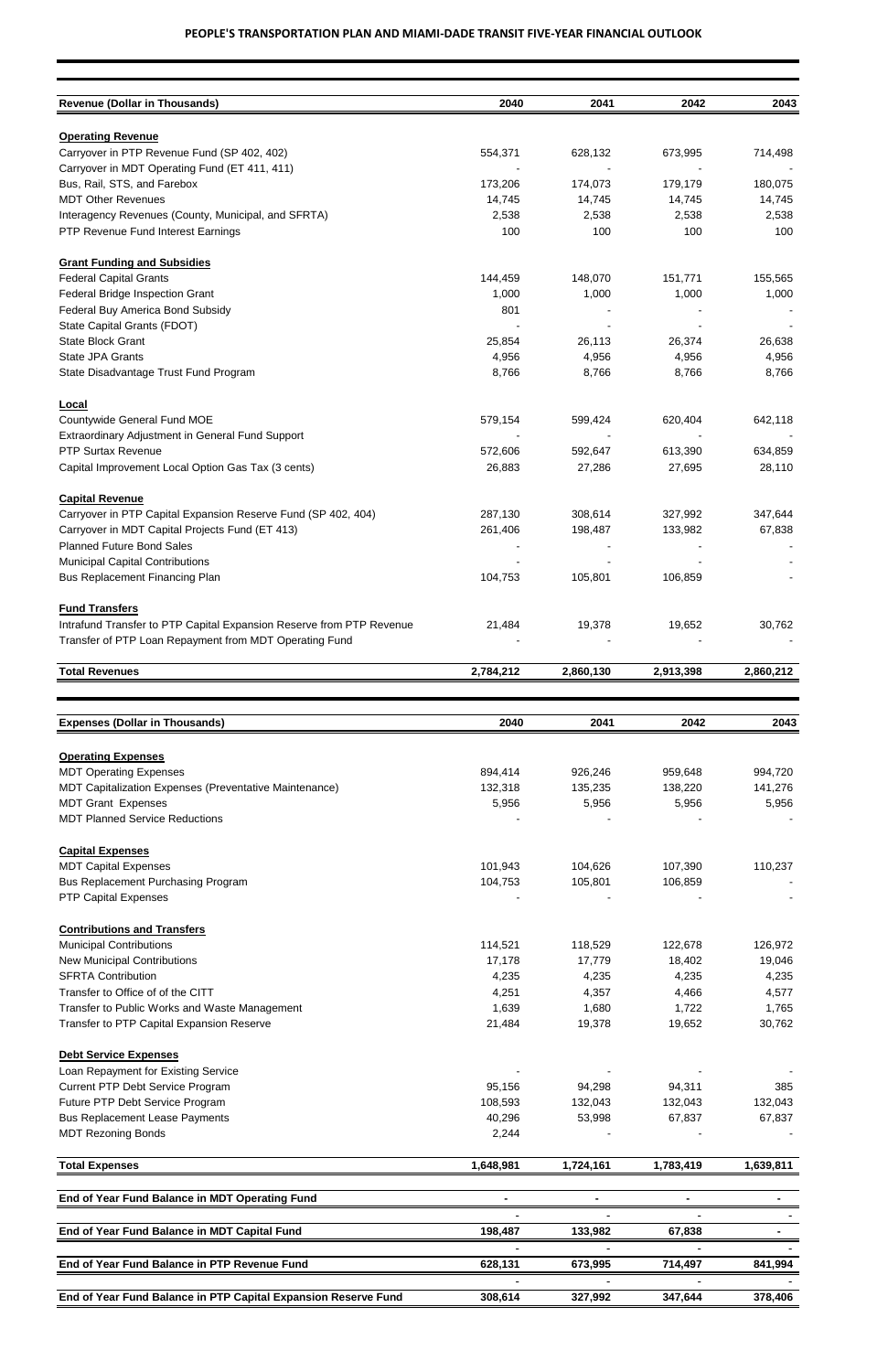| <b>Revenue (Dollar in Thousands)</b>                                 | 2044      | 2045      | 2046      | 2047      |
|----------------------------------------------------------------------|-----------|-----------|-----------|-----------|
| <b>Operating Revenue</b>                                             |           |           |           |           |
| Carryover in PTP Revenue Fund (SP 402, 402)                          | 841,994   | 975,101   | 1,109,609 | 1,220,895 |
| Carryover in MDT Operating Fund (ET 411, 411)                        |           |           |           |           |
| Bus, Rail, STS, and Farebox                                          | 184,633   | 185,556   | 186,484   | 190,542   |
| <b>MDT Other Revenues</b>                                            | 14,745    | 14,745    | 14,745    | 14,745    |
| Interagency Revenues (County, Municipal, and SFRTA)                  | 2,538     | 2,538     | 2,538     | 2,538     |
| PTP Revenue Fund Interest Earnings                                   | 100       | 100       | 100       | 100       |
| <b>Grant Funding and Subsidies</b>                                   |           |           |           |           |
| <b>Federal Capital Grants</b>                                        | 159,454   | 163,440   | 167,526   | 171,714   |
| Federal Bridge Inspection Grant                                      | 1,000     | 1,000     | 1,000     | 1,000     |
| Federal Buy America Bond Subsidy                                     |           |           |           |           |
| State Capital Grants (FDOT)                                          |           |           |           |           |
| <b>State Block Grant</b>                                             | 26,904    | 27,173    | 27,445    | 27,719    |
| <b>State JPA Grants</b>                                              | 4,956     | 4,956     | 4,956     | 4,956     |
| State Disadvantage Trust Fund Program                                | 8,766     | 8,766     | 8,766     | 8,766     |
| Local                                                                |           |           |           |           |
| Countywide General Fund MOE                                          | 664,592   | 687,853   | 711,928   | 736,845   |
| <b>Extraordinary Adjustment in General Fund Support</b>              |           |           |           |           |
| <b>PTP Surtax Revenue</b>                                            | 657,079   | 680,077   | 703,879   | 728,515   |
| Capital Improvement Local Option Gas Tax (3 cents)                   | 28,532    | 28,960    | 29,394    | 29,835    |
| <b>Capital Revenue</b>                                               |           |           |           |           |
| Carryover in PTP Capital Expansion Reserve Fund (SP 402, 404)        | 378,406   | 410,945   | 445,323   | 478,940   |
| Carryover in MDT Capital Projects Fund (ET 413)                      |           | 297,048   | 225,652   | 152,387   |
| <b>Planned Future Bond Sales</b>                                     | 366,636   |           |           |           |
| <b>Municipal Capital Contributions</b>                               |           |           |           |           |
| <b>Bus Replacement Financing Plan</b>                                |           |           |           |           |
| <b>Fund Transfers</b>                                                |           |           |           |           |
| Intrafund Transfer to PTP Capital Expansion Reserve from PTP Revenue | 32,539    | 34,378    | 33,617    | 35,587    |
| Transfer of PTP Loan Repayment from MDT Operating Fund               |           |           |           |           |
| <b>Total Revenues</b>                                                | 3,372,874 | 3,522,636 | 3,672,962 | 3,805,084 |
|                                                                      |           |           |           |           |
| <b>Expenses (Dollar in Thousands)</b>                                | 2044      | 2045      | 2046      | 2047      |
| <b>Operating Expenses</b>                                            |           |           |           |           |
| <b>MDT Operating Expenses</b>                                        | 1,031,573 | 1,070,322 | 1,111,094 | 1,154,025 |
| MDT Capitalization Expenses (Preventative Maintenance)               | 144,405   | 147,607   | 150,885   | 154,241   |
| <b>MDT Grant Expenses</b>                                            | 5,956     | 5,956     | 5,956     | 5,956     |
| <b>MDT Planned Service Reductions</b>                                |           |           |           |           |
| <b>Capital Expenses</b>                                              |           |           |           |           |
| <b>MDT Capital Expenses</b>                                          | 113,169   | 116,189   | 119,300   | 122,504   |
| <b>Bus Replacement Purchasing Program</b>                            |           |           |           |           |
| <b>PTP Capital Expenses</b>                                          |           |           |           |           |
| <b>Contributions and Transfers</b>                                   |           |           |           |           |
| <b>Municipal Contributions</b>                                       | 131,416   | 136,015   | 140,776   | 145,703   |
| <b>New Municipal Contributions</b>                                   | 19,712    | 20,402    | 21,116    | 21,855    |
| <b>SFRTA Contribution</b>                                            | 4,235     | 4,235     | 4,235     | 4,235     |
| Transfer to Office of of the CITT                                    | 4,692     | 4,809     | 4,929     | 5,053     |

| Transfer to Public Works and Waste Management                  | 1,809     | 1,854     | 1,900     | 1,948     |
|----------------------------------------------------------------|-----------|-----------|-----------|-----------|
| Transfer to PTP Capital Expansion Reserve                      | 32,539    | 34,378    | 33,617    | 35,587    |
| <b>Debt Service Expenses</b>                                   |           |           |           |           |
| Loan Repayment for Existing Service                            |           |           |           |           |
| <b>Current PTP Debt Service Program</b>                        | 395       | 405       | 415       | 425       |
| Future PTP Debt Service Program                                | 132,043   | 132,043   | 158,679   | 158,679   |
| <b>Bus Replacement Lease Payments</b>                          | 67,837    | 67,837    | 67,837    | 67,837    |
| <b>MDT Rezoning Bonds</b>                                      |           |           |           |           |
| <b>Total Expenses</b>                                          | 1,689,781 | 1,742,052 | 1,820,739 | 1,878,048 |
| End of Year Fund Balance in MDT Operating Fund                 |           |           |           |           |
|                                                                |           |           |           |           |
| End of Year Fund Balance in MDT Capital Fund                   | 297,048   | 225,652   | 152,387   | 77,191    |
|                                                                |           |           |           |           |
| End of Year Fund Balance in PTP Revenue Fund                   | 975,100   | 1,109,609 | 1,220,895 | 1,335,319 |
|                                                                |           |           |           |           |
| End of Year Fund Balance in PTP Capital Expansion Reserve Fund | 410,945   | 445,323   | 478,940   | 514,527   |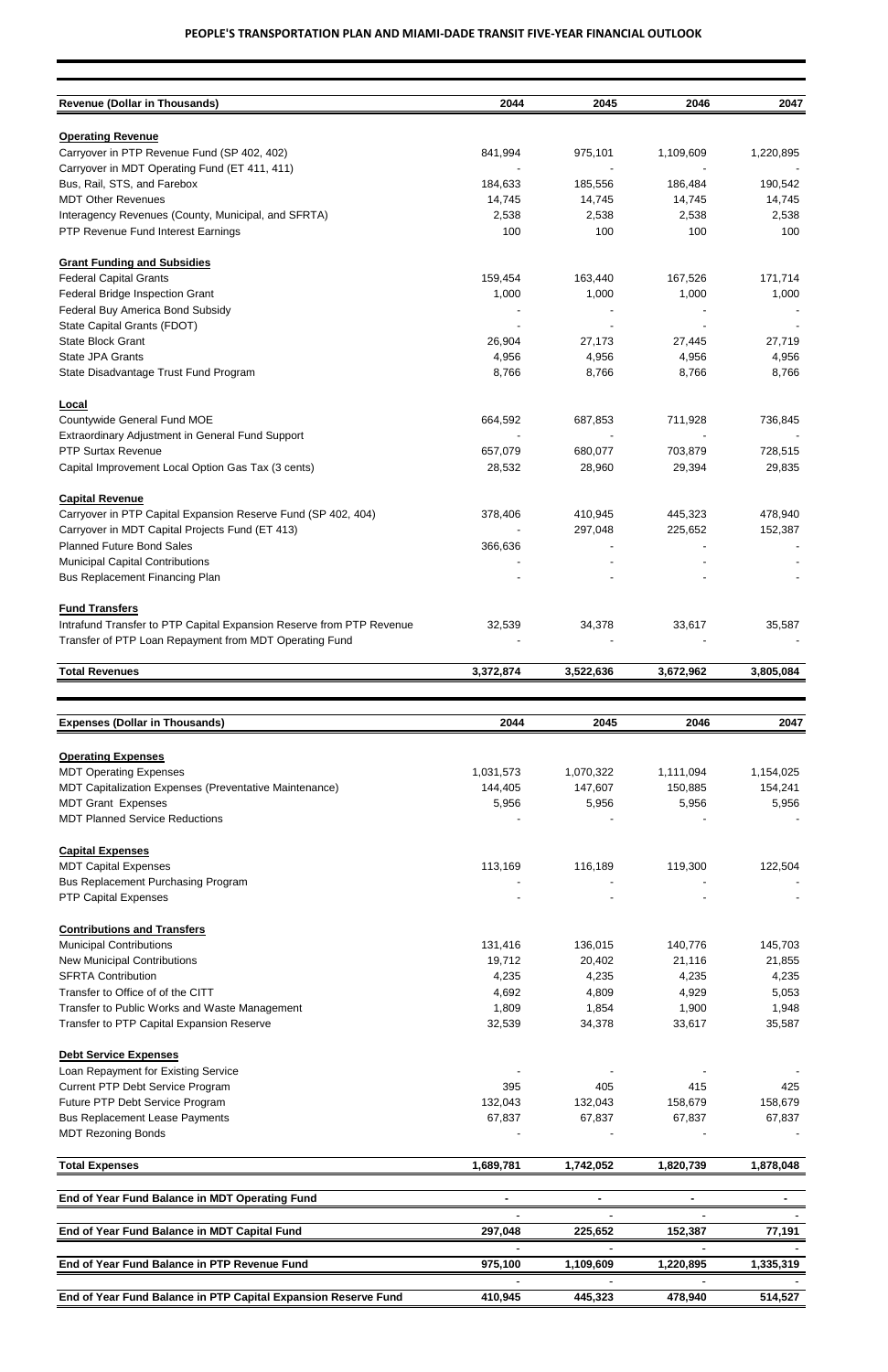| <b>Revenue (Dollar in Thousands)</b>                                 | 2048      | 2049      | 2050      | 2051      |
|----------------------------------------------------------------------|-----------|-----------|-----------|-----------|
|                                                                      |           |           |           |           |
| <b>Operating Revenue</b>                                             |           |           |           |           |
| Carryover in PTP Revenue Fund (SP 402, 402)                          | 1,335,319 | 1,473,328 | 1,624,287 | 1,787,458 |
| Carryover in MDT Operating Fund (ET 411, 411)                        |           |           |           |           |
| Bus, Rail, STS, and Farebox                                          | 191,495   | 195,059   | 196,034   | 197,014   |
| <b>MDT Other Revenues</b>                                            | 14,745    | 14,745    | 14,745    | 14,745    |
| Interagency Revenues (County, Municipal, and SFRTA)                  | 2,538     | 2,538     | 2,538     | 2,538     |
| PTP Revenue Fund Interest Earnings                                   | 100       | 100       | 100       | 100       |
| <b>Grant Funding and Subsidies</b>                                   |           |           |           |           |
| <b>Federal Capital Grants</b>                                        | 176,007   | 180,407   | 184,917   | 189,541   |
| Federal Bridge Inspection Grant                                      | 1,000     | 1,000     | 1,000     | 1,000     |
| Federal Buy America Bond Subsidy                                     |           |           |           |           |
| State Capital Grants (FDOT)                                          |           |           |           |           |
| <b>State Block Grant</b>                                             | 27,997    | 28,277    | 28,559    | 28,845    |
| <b>State JPA Grants</b>                                              | 4,956     | 4,956     | 4,956     | 4,956     |
| State Disadvantage Trust Fund Program                                | 8,766     | 8,766     | 8,766     | 8,766     |
|                                                                      |           |           |           |           |
| Local                                                                |           |           |           |           |
| Countywide General Fund MOE                                          | 762,635   | 789,327   | 816,953   | 845,546   |
| Extraordinary Adjustment in General Fund Support                     |           |           |           |           |
| <b>PTP Surtax Revenue</b>                                            | 754,013   | 780,404   | 807,718   | 835,988   |
| Capital Improvement Local Option Gas Tax (3 cents)                   | 30,283    | 30,737    | 31,198    | 31,666    |
| <b>Capital Revenue</b>                                               |           |           |           |           |
| Carryover in PTP Capital Expansion Reserve Fund (SP 402, 404)        | 514,527   | 554,863   | 598,652   | 646,292   |
| Carryover in MDT Capital Projects Fund (ET 413)                      | 77,191    |           | 339,030   | 257,647   |
| <b>Planned Future Bond Sales</b>                                     |           | 418,283   |           |           |
| <b>Municipal Capital Contributions</b>                               |           |           |           |           |
| Bus Replacement Financing Plan                                       |           |           | 115,713   | 116,870   |
| <b>Fund Transfers</b>                                                |           |           |           |           |
| Intrafund Transfer to PTP Capital Expansion Reserve from PTP Revenue | 40,336    | 43,789    | 47,640    | 48,370    |
| Transfer of PTP Loan Repayment from MDT Operating Fund               |           |           |           |           |
| <b>Total Revenues</b>                                                | 3,941,908 | 4,526,579 | 4,822,806 | 5,017,342 |
|                                                                      |           |           |           |           |
|                                                                      |           |           |           |           |
| <b>Expenses (Dollar in Thousands)</b>                                | 2048      | 2049      | 2050      | 2051      |
| <b>Operating Expenses</b>                                            |           |           |           |           |
| <b>MDT Operating Expenses</b>                                        | 1,199,260 | 1,246,954 | 1,297,278 | 1,350,411 |
| MDT Capitalization Expenses (Preventative Maintenance)               | 157,677   | 161,194   | 164,794   | 168,480   |
| <b>MDT Grant Expenses</b>                                            | 5,956     | 5,956     | 5,956     | 5,956     |
| <b>MDT Planned Service Reductions</b>                                |           |           |           |           |
| <b>Capital Expenses</b>                                              |           |           |           |           |
| <b>MDT Capital Expenses</b>                                          | 125,804   | 129,203   | 132,704   | 136,310   |
| <b>Bus Replacement Purchasing Program</b>                            |           |           | 115,713   | 116,870   |
| <b>PTP Capital Expenses</b>                                          |           |           |           |           |
| <b>Contributions and Transfers</b>                                   |           |           |           |           |
| <b>Municipal Contributions</b>                                       | 150,803   | 156,081   | 161,544   | 167,198   |
| <b>New Municipal Contributions</b>                                   | 22,620    | 23,412    | 24,232    | 25,080    |
| <b>SFRTA Contribution</b>                                            | 4,235     | 4,235     | 4,235     | 4,235     |
| Transfer to Office of of the CITT                                    | 5,179     | 5,308     | 5,441     | 5,577     |
|                                                                      |           |           |           |           |

| Transfer to Public Works and Waste Management                  | 1,996     | 2,046     | 2,098     | 2,150     |
|----------------------------------------------------------------|-----------|-----------|-----------|-----------|
| Transfer to PTP Capital Expansion Reserve                      | 40,336    | 43,789    | 47,640    | 48,370    |
| <b>Debt Service Expenses</b>                                   |           |           |           |           |
| Loan Repayment for Existing Service                            |           |           |           |           |
| <b>Current PTP Debt Service Program</b>                        | 436       | 447       | 458       | 469       |
| Future PTP Debt Service Program                                | 144,877   | 144,877   | 126,792   | 140,658   |
| <b>Bus Replacement Lease Payments</b>                          | 54,538    | 41,106    | 42,526    | 43,959    |
| <b>MDT Rezoning Bonds</b>                                      |           |           |           |           |
| <b>Total Expenses</b>                                          | 1,913,717 | 1,964,608 | 2,131,411 | 2,215,723 |
| End of Year Fund Balance in MDT Operating Fund                 |           |           |           |           |
|                                                                |           |           |           |           |
| End of Year Fund Balance in MDT Capital Fund                   |           | 339,030   | 257,647   | 174,064   |
|                                                                |           |           |           |           |
| End of Year Fund Balance in PTP Revenue Fund                   | 1,473,328 | 1,624,287 | 1,787,458 | 1,932,894 |
|                                                                |           |           |           |           |
| End of Year Fund Balance in PTP Capital Expansion Reserve Fund | 554,863   | 598,652   | 646,292   | 694,662   |